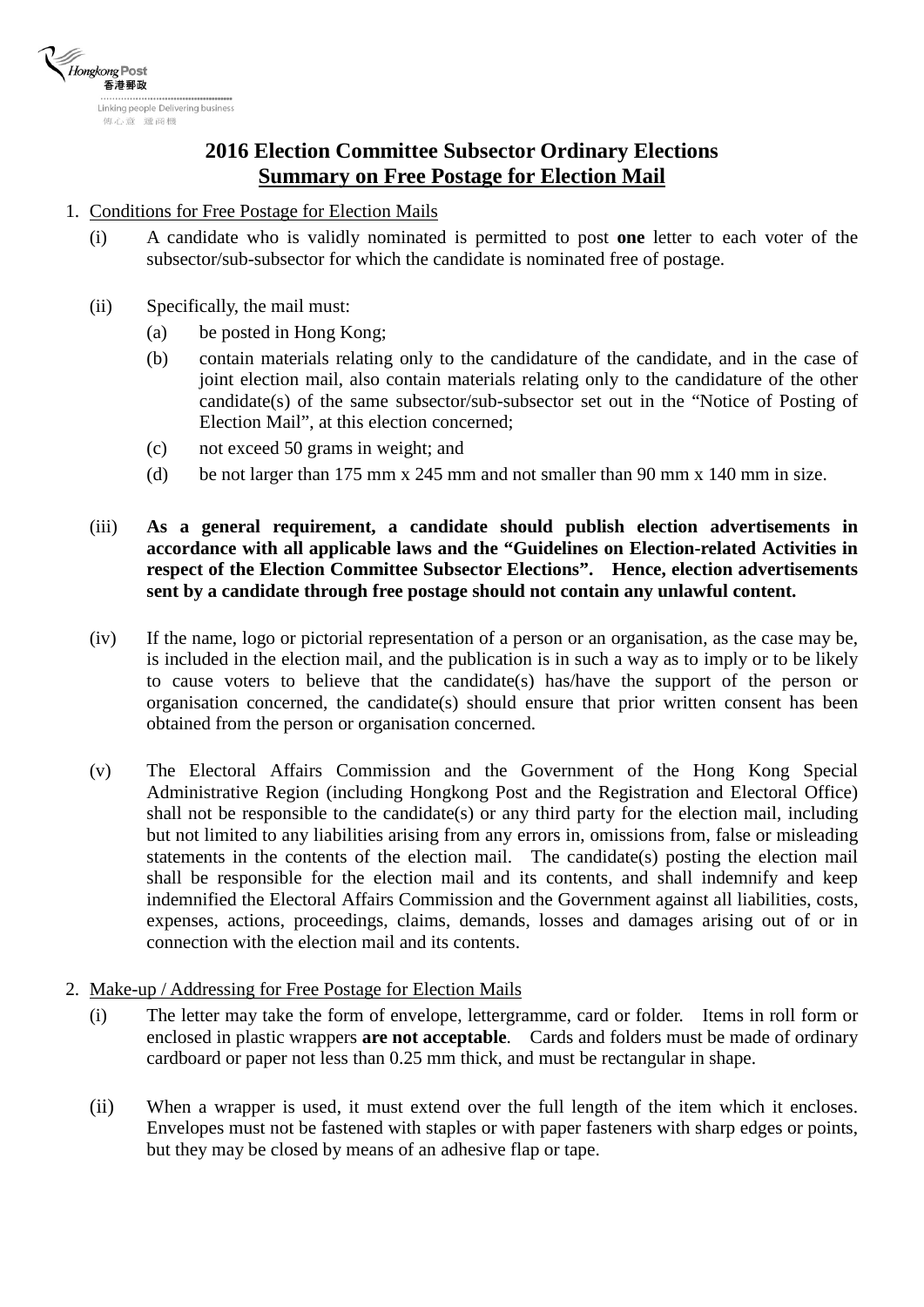- (iii) Envelopes, folders or lettergrammes having an opening large enough to entrap smaller letters are prohibited. **Unsealed mail** item contained in envelopes with ordinary tuck-in flaps may be used up to the following size limits (s 6.3 of the Post Office Guide):
	- (a) Not over 90 mm in depth opening not over 150 mm in length;
	- (b) Not over 100 mm in depth opening not over 140 mm in length;
	- (c) Over 100 mm in depth opening not over 115 mm in length.

If a larger envelope is necessary, senders should adopt a pattern Depth having a special kind of flap which can be so adjusted as not to leave a large opening or the packet can be fastened with string which can be easily untied. If metal paper fasteners are used, they must be covered with tape or other protective material to obviate risk of injury to the hands of Hongkong Post staff. Paper clips or staples must not be used.



- (iv) Folders, for example, of A4 size, with openings must be closed by means of adhesive flap or tape to avoid entrapping smaller letters. All open edges must not be longer than 90 mm in width. Otherwise, adhesive tapes should be applied to the midpoints of the open edges to reduce the width. For details, please refer to the illustration in Appendix I.
- (v) The requirements for the front (address) side of the envelope or the address side of the folder (unenveloped mail) are as follows:
	- (a) Printed with the Chinese characters "選舉郵件" or "選舉廣告" or words "Election Mail" or "Election Advertisement":
	- (b) An address zone of at least 80 mm long and 30 mm high preferably at the right-hand half or at the centre of the front (address) side for the address of a voter, should be reserved exclusively for the address;
	- (c) If an adhesive label is used, it should not be less than 80 mm long and 30 mm high. The address label should only contain the name and address of voter and be affixed to the address zone. The whole address zone and address label should be free of advertisement and should appear on the front side of the item;
	- (d) The address zone and address label should be in white background colour while the characters of the postal address should be in black. Each English character should not be less than 2.5 mm in height and 2 mm in width. Each Chinese character should not be less than 3 mm in height and 3 mm in width. The font size and type style should be the same for all the address lines. There should be a uniform line spacing of not less than 1.5 mm and the lines should not be overlapped; and
	- (e) **Please note that only one address of voter should be shown on the postage-free election mail.**

The relevant layout is as follows:

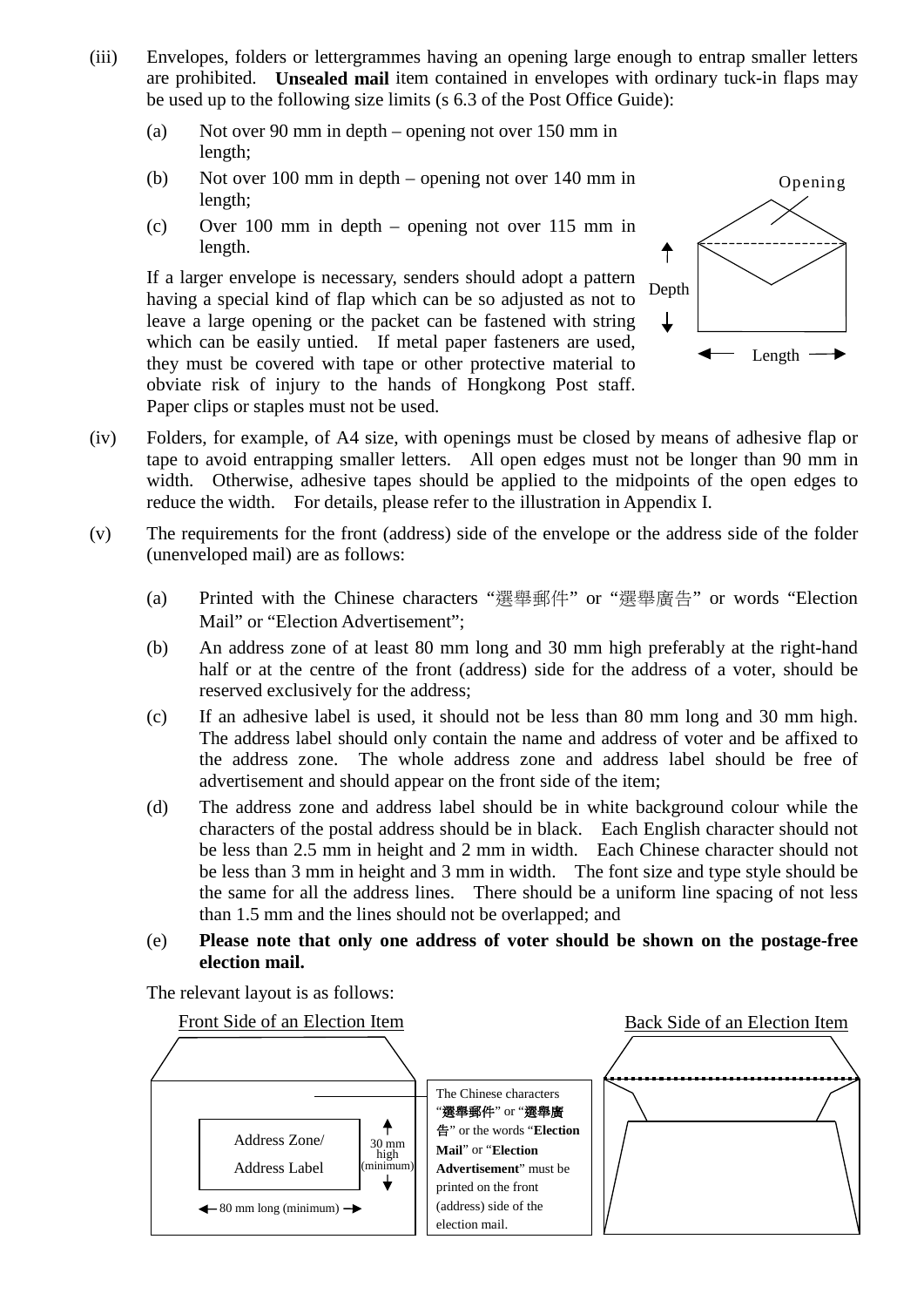(vi) The full postal address should be typed or legibly written on the front of the envelope in four rows as follows:

| <b>Address in English</b>                  | <b>Address in Chinese</b> |
|--------------------------------------------|---------------------------|
| Name of addressee                          | 收件人姓名                     |
| Floor and flat number and name of building | 地區名稱                      |
| Street number, name of street              | 街道名稱、門牌編號                 |
| Name of district                           | 博宇名稱、座數及層數                |

(vii) Election mail must bear printing details in Chinese or English, which include the name and address of the printer together with the date of printing and the number of copies printed. It applies to all materials reproduced by any method of multiplying copies (e.g. printing machines, duplicators or photocopiers). Some suggested formats are listed as follows:

| (a) Printed by ABC Printing Works | or. | (b) Printed by own office machine |
|-----------------------------------|-----|-----------------------------------|
| XX XZY Street, HK                 |     | XX XZY Street. HK                 |
| on (date) in (number) copies      |     | on (date) in (number) copies      |

- (viii) Before the publication of the notice of valid nominations in the Gazette, a candidate wishing to exercise his/her right to free postage would be required to furnish the Postmaster General with a security (full postage of the items posted) for the payment of postage in the event that his/her name is not subsequently shown in the above-mentioned notice of valid nominations. **In the case of joint election mail, a candidate whose letter contains information on any other candidate(s) of the same subsector/sub-subsector is liable for payment of postage for all the letters if the name of any of the other candidate(s) is not subsequently shown in the notice of valid nominations. In this situation, the security payment made by the candidate will not be refunded and the relevant joint election mail will not be regarded as the candidate's letter sent free of postage. The remaining candidate(s) who is/are validly nominated is/are still entitled to exercise his/her/their right to free postage of election mails.**
- 3. Posting Arrangements
	- (i) Candidates are advised to make their postage-free election mail postings **on or before 1 December 2016 (Thursday). Please note that since Hongkong Post needs to handle a large volume of mail within this short period of time, mail posted after the above deadline will likely fail to reach the addressees before the polling day.**
	- (ii) **Candidates should apply to Hongkong Post for written approval of specimen(s) of their election mail for free postage. Before deciding on the contents of the election mail, candidates should study the requirements governing free postage for election mail carefully. If in doubt, candidates should seek advice from Hongkong Post relating to postal requirements and the Registration and Electoral Office on other aspects before printing. Candidates should submit the specimen(s) of their election mail to Hongkong Post for approval as early as possible so as to allow sufficient time for revising the specimen(s), if necessary.**
	- (iii) **At least two clear working days' notice (excluding Saturday, Sunday and public holiday)**  must be given to the Manager (Retail Business) of the relevant place as set out in the "List of Post Offices/Delivery Offices for Election Mails" (Appendix II) before the postings are made. Candidates should submit three unsealed specimens of their election mail, together with a "Notice of Posting of Election Mail" [REO/C/17/2016ECSSE(SDF)] **in duplicate**, for inspection. **(For example, if the candidate wishes to make his/her free postage on 1 December 2016 (Thursday), the specimens should be submitted on or before 28 November 2016 (Monday).)** As a large number of specimens of election mails has to be processed at the same time, there is no guarantee that the specimens of election mails will necessarily be approved in 2 working days immediately after their submission.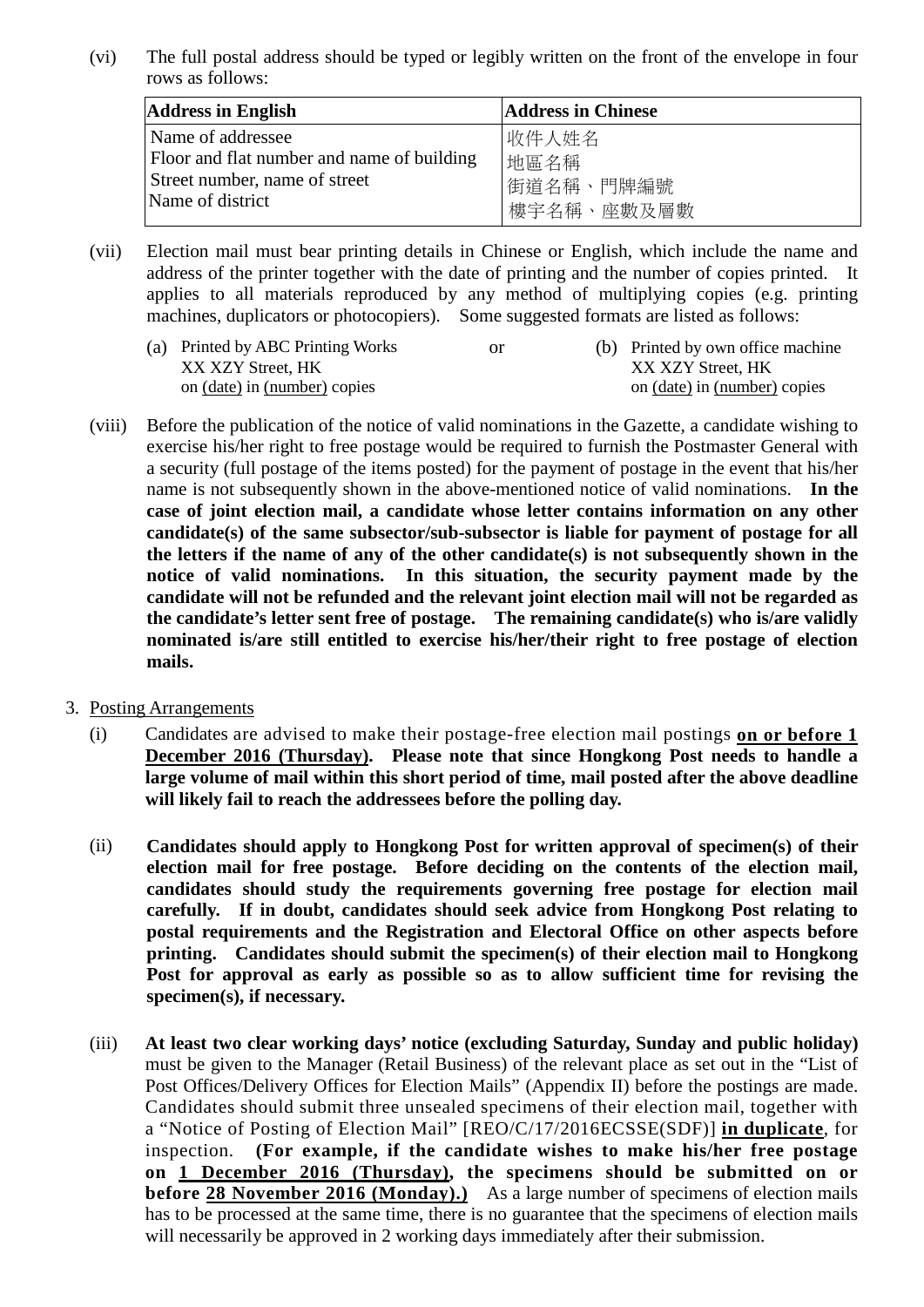- (iv) If the specimens of the election mail submitted by the candidate contain any content in a language other than Chinese and English, the candidate must enclose the Chinese or English translation of such content with the "Notice of Posting of Election Mail" in order to ensure it complies with the requirement in para. 1(ii)(b) above.
- (v) The postings should be made up in bundles of 50 or 100 each for easy counting. All election mails must be stacked on the same side and arranged in the same order as the address labels/address lists (e.g. by building name or block number) provided by the Registration and Electoral Office.
- (vi) When handing in the specimens of election mail, candidates must select one of the posting offices (post offices/delivery offices) as set out in the "List of Post Offices/Delivery Offices for Election Mails" (Appendix II) where they intend to make their postings. With each posting made at the designated post office/delivery office, the candidate or his/her election agent must present a signed "Declaration for Posting of Election Mail" [REO/C/18/2016ECSSE (SF)] **in duplicate**. If a candidate makes posting in more than one batch, the same declaration form must be presented at the same post office/delivery office on each occasion.
- (vii) When making postings, the candidates should provide the manager(s) of the designated post offices/delivery offices with a copy of the election mail for record purpose.
- (viii) **Please note that under s 99 of the Electoral Affairs Commission (Electoral Procedure) (Election Committee) Regulation (Cap. 541I), a candidate sending postage-free mail items to voters in bulk is liable for payment of postage for all the items in that bulk if any item in the bulk does not meet the requirements stated in para. 1(ii) above or if the declaration mentioned in para. 3(vi) is false in any particular.**
- 4. For general enquiries concerning the posting of election mails, please contact officers concerned as listed in Appendix II.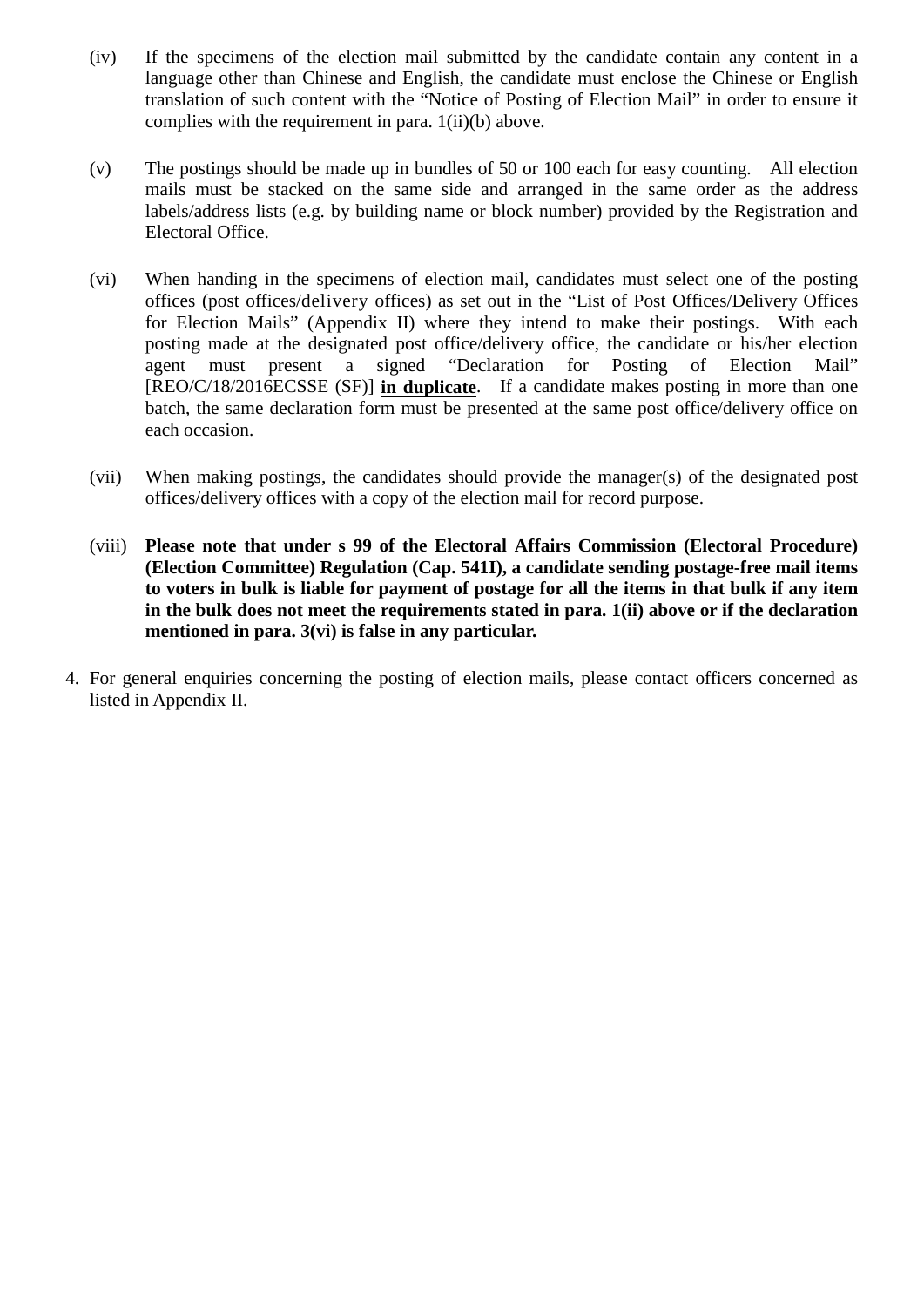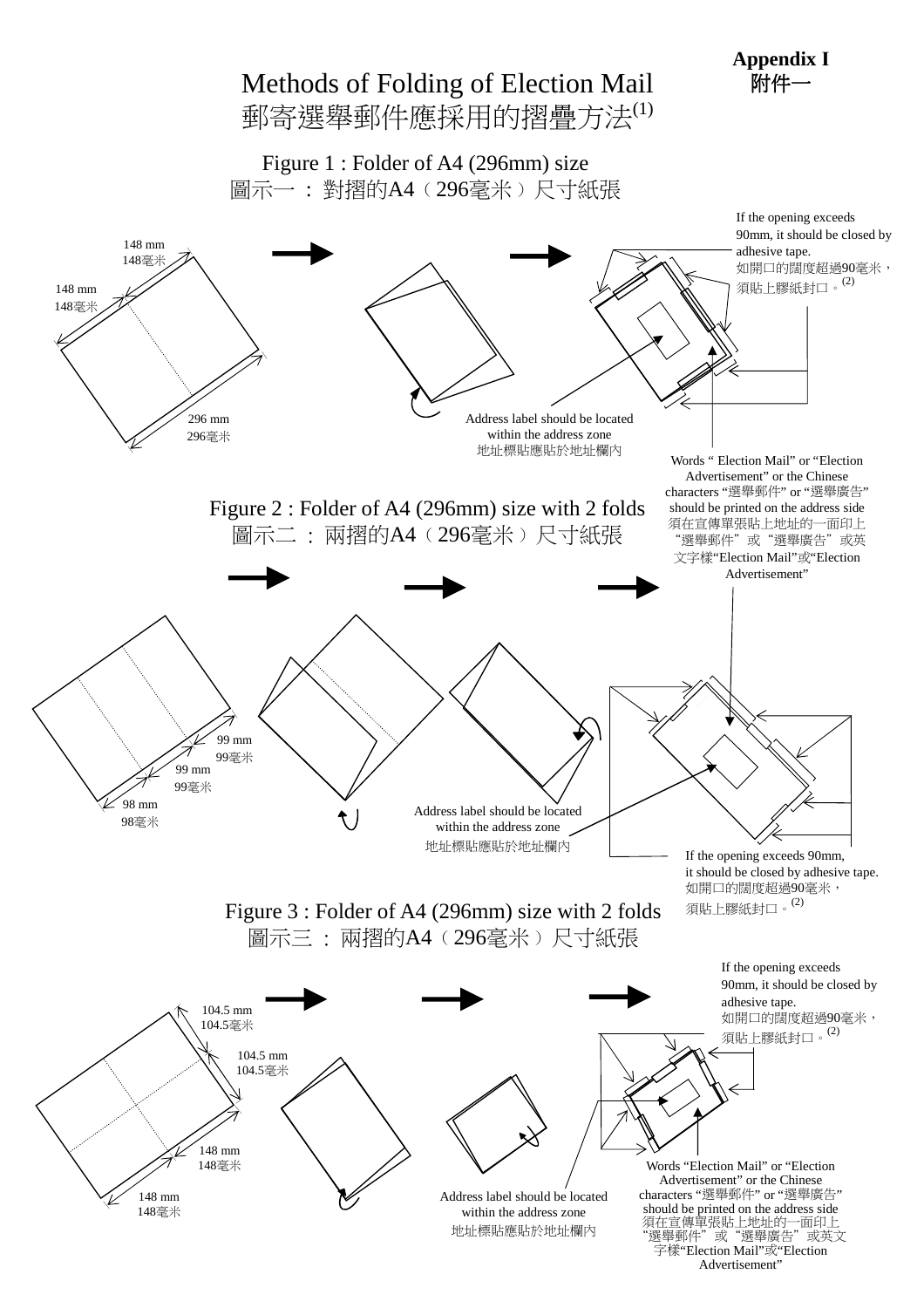

**(2)** 無論郵件的開口是否已經封口,所有開口部份不得超過**90**毫米,否則須以膠紙封口。 **Regardless of whether the opening is closed or not, all openings shall not exceed 90 mm. Otherwise, they must be sealed with adhesive tape.**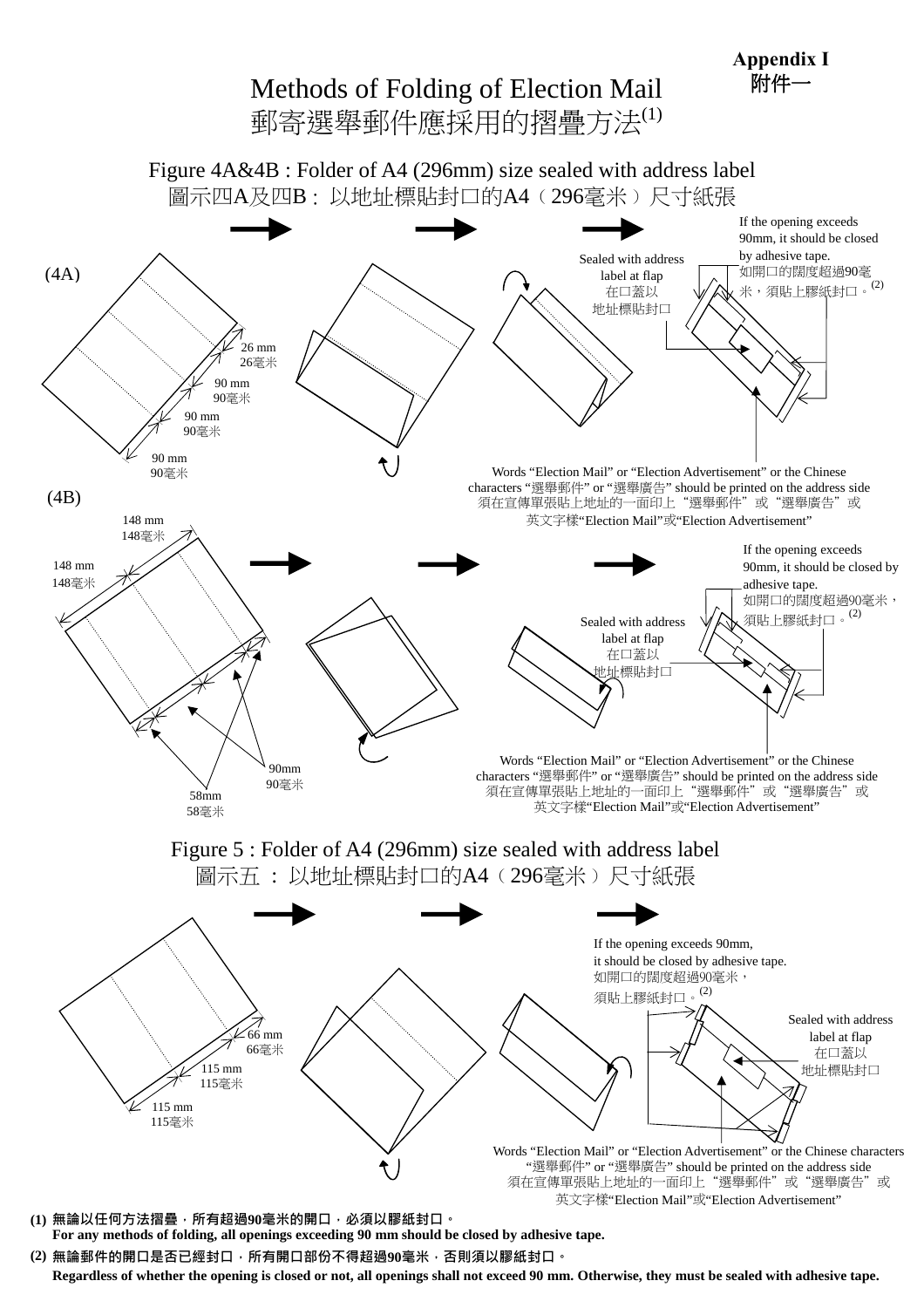## **2016** 年選舉委員會界別分組一般選舉 **2016 Election Committee Subsector Ordinary Elections** 投寄選舉郵件郵政局/派遞局一覽表 **List of Post Offices / Delivery Offices for Election Mails**

1. 候選人應於辦公時間(星期六、星期日及公眾假期除外)到以下香港郵政辦事處提交選舉郵件樣本: Candidates should submit their specimens of election mail at the following Hongkong Post offices during office hours (excluding Saturday, Sunday and public holiday):

| 負責人                        | 地址                                  | 辦公時間                | 電話               | 傳真        |
|----------------------------|-------------------------------------|---------------------|------------------|-----------|
| <b>Responsible Officer</b> | <b>Address</b>                      | <b>Office Hours</b> | <b>Telephone</b> | Fax       |
| 經理(門市業務/港島西)               | 中環康樂廣場2號郵政總局1樓                      | $9am - 5pm$         | 2921 2417        | 2501 5930 |
| Manager                    | 1/F, General Post Office,           |                     |                  |           |
| (Retail Business /Hong     | 2 Connaught Place, Central          |                     |                  |           |
| Kong West)                 |                                     |                     |                  |           |
|                            |                                     |                     |                  |           |
| 經理 (門市業務/九龍東)              | 九龍灣宏展街1號中央郵件中心地下                    | $9am - 5pm$         | 2908 0372        | 2868 1442 |
| Manager                    | G/F, Central Mail Centre,           |                     |                  |           |
| (Retail Business /Kowloon) | 1 Wang Chin Street, Kowloon Bay     |                     |                  |           |
| East)                      |                                     |                     |                  |           |
|                            |                                     |                     |                  |           |
| 經理 (門市業務/新界西)              | 荃灣西樓角路 38 號荃灣政府合署 10 樓              | $9am - 5pm$         | 2417 6489        | 2417 6488 |
| Manager                    | 10/F, Tsuen Wan Government Offices, |                     |                  |           |
| (Retail Business/New       | 38 Sai Lau Kok Road, Tsuen Wan      |                     |                  |           |
| Territories West)          |                                     |                     |                  |           |
|                            |                                     |                     |                  |           |
| 經理 (門市業務/新界東)              | 沙田上禾輋路1號沙田政府合署1樓                    | $9am - 5pm$         | 2415 8516        | 2696 9436 |
| Manager                    | 1/F, Sha Tin Government Offices,    |                     |                  |           |
| (Retail Business/New       | 1 Sheung Wo Che Road, Sha Tin       |                     |                  |           |
| Territories East)          |                                     |                     |                  |           |
|                            |                                     |                     |                  |           |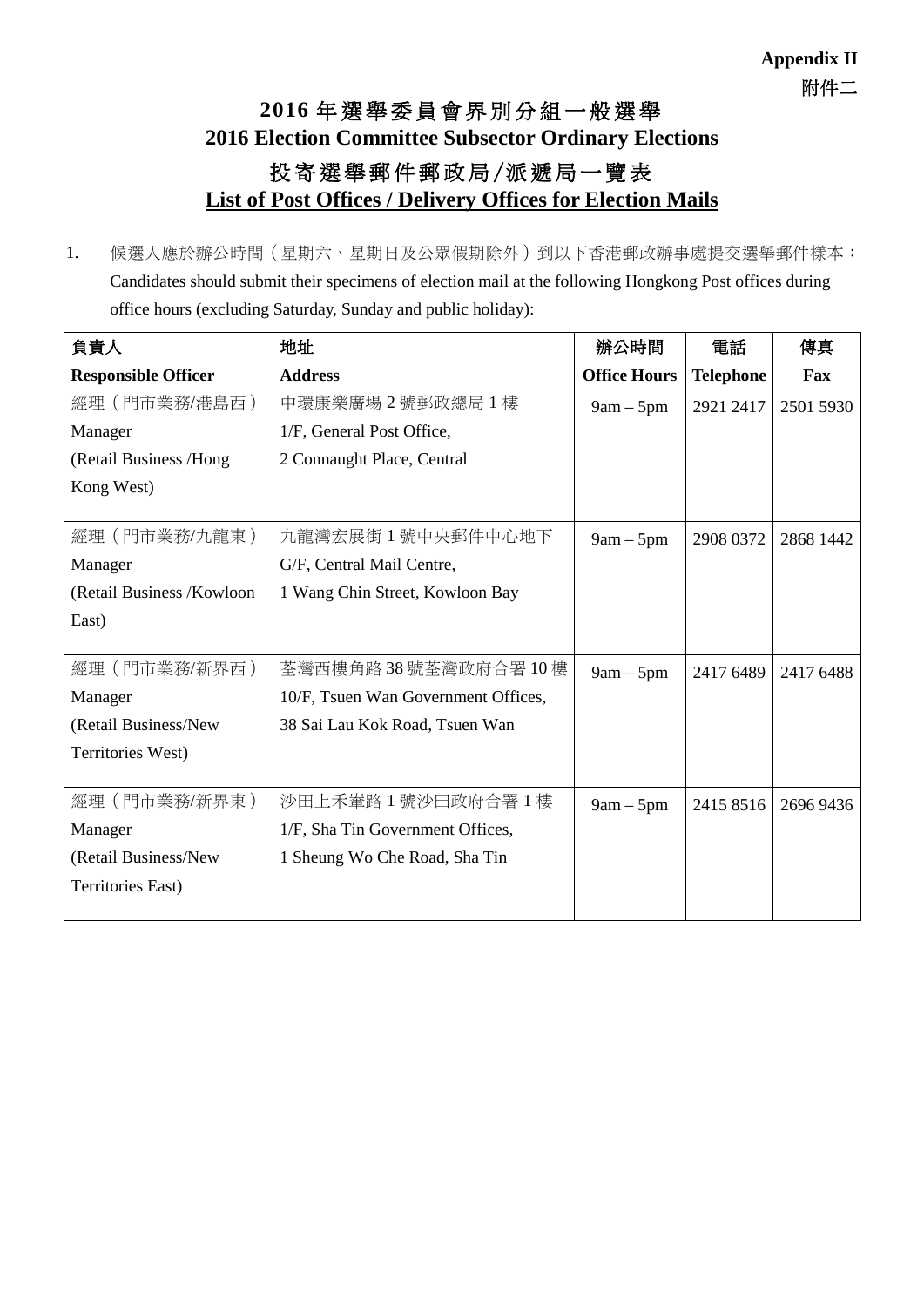- 2. 在遞交選舉郵件樣本時,候選人須選定在下列一間香港郵政的投寄局(郵政局/派遞局)投寄: When handing in the specimens of election mail, candidates must select one of the following posting offices (Post Office/Delivery Office) of Hongkong Post where they intend to make their postings:
	- 投寄時間:由提名期開始(即11月8日開始)的辦公時間(星期日及公眾假期除外) Posting period: During office hours starting from Nomination Period (i.e. Starting from 8 November) (excluding Sunday and public holiday)

| 郵政局/派遞局                                              | 地址                                                         | 電話               |
|------------------------------------------------------|------------------------------------------------------------|------------------|
| <b>Post Office/Delivery Office</b><br><b>Address</b> |                                                            | <b>Telephone</b> |
|                                                      | 郵件處理中心 Mail Processing Centre                              |                  |
| 中央郵件中心大量郵件投寄櫃位                                       | 九龍灣宏展街1號中央郵件中心地下                                           | 2908 0025        |
| Bulk Mail Acceptance Counter of                      | 大量郵件投寄櫃位                                                   |                  |
| Central Mail Centre                                  | <b>Bulk Mail Acceptance Counter,</b>                       |                  |
|                                                      | G/F, Central Mail Centre,                                  |                  |
|                                                      | 1 Wang Chin Street, Kowloon Bay                            |                  |
|                                                      | 香港區 Hong Kong                                              |                  |
| 香港仔郵政局                                               | 香港仔大道 171 號金豐大廈地下                                          | 2555 9307        |
| Aberdeen Post Office<br>G/F, Kam Fung Building,      |                                                            |                  |
|                                                      | 171 Aberdeen Main Road, Aberdeen                           |                  |
| 東區派遞局                                                | 西灣河太安街 29號東區法院 1 樓                                         | 2886 6577        |
| <b>Eastern Delivery Office</b>                       | 1/F, Eastern Law Courts Building,                          | 2886 6576        |
|                                                      | 29 Tai On Street, Sai Wan Ho                               |                  |
| 郵政總局                                                 | 中環康樂廣場2號                                                   | 2921 2332        |
| <b>General Post Office</b>                           | 2 Connaught Place, Central                                 | 2921 2337        |
| 西營盤郵政局                                               | 西營盤薄扶林道 27號                                                | 2546 2396        |
| Sai Ying Pun Post Office                             | 27 Pok Fu Lam Road, Sai Ying Pun                           |                  |
| 筲箕灣派遞局                                               | 筲箕灣阿公岩村道五號東都中心5樓                                           | 2569 9451        |
| Shau Kei Wan Delivery Office                         | 5/F, Eastwood Centre, 5 A Kung Ngam Village Road, Shau Kei | 2560 5495        |
|                                                      | Wan                                                        |                  |
| 華富郵政局                                                | 薄扶林華富(一)邨華珍樓地下 423至 424室                                   | 2551 2014        |
| Wah Fu Post Office                                   | 423-424 Wah Chun House, Wah Fu (1) Estate,                 |                  |
|                                                      | Pok Fu Lam                                                 |                  |
| 灣仔郵政局                                                | 灣仔皇后大道東197至213號胡忠大廈2樓                                      | 2574 5478        |
| Wan Chai Post Office                                 | 2/F, Wu Chung House, 197-213 Queen's Road East,            | 2147 0649        |
|                                                      | Wan Chai                                                   |                  |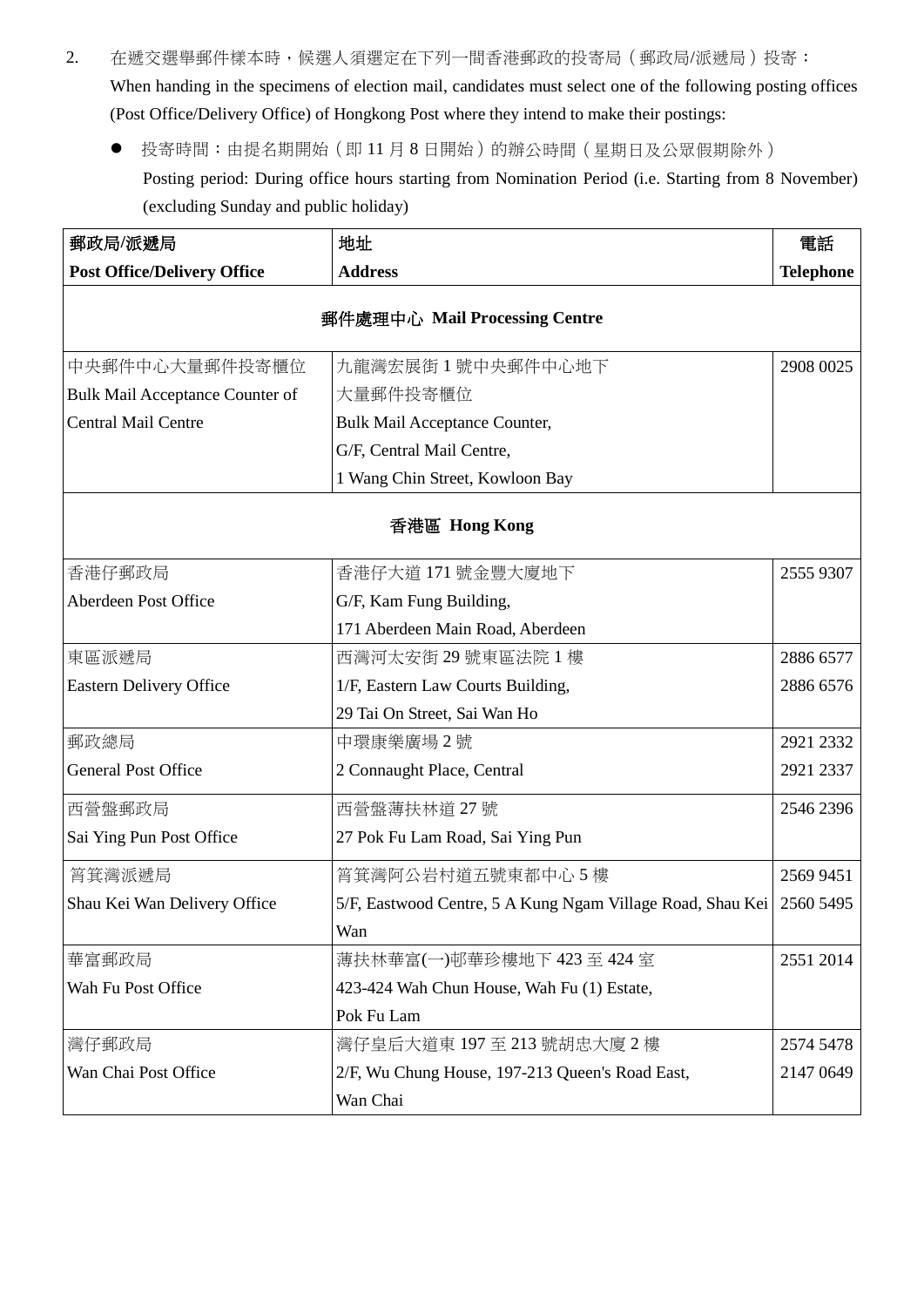| 九龍區 Kowloon |
|-------------|
|             |

| 長沙灣派遞局                         | 長沙灣青山道 688 號嘉名工廠大廈地下                      | 2741 3911 |
|--------------------------------|-------------------------------------------|-----------|
| Cheung Sha Wan Delivery Office | G/F, Ka Ming Court, 688 Castle Peak Road, |           |
|                                | Cheung Sha Wan                            |           |
| 九龍中央郵政局                        | 油麻地彌敦道 405 號九龍政府合署地下                      | 2928 6246 |
| Kowloon Central Post Office    | G/F, Kowloon Government Offices,          | 2928 6247 |
|                                | 405 Nathan Road, Yau Ma Tei               |           |
| 九龍城派遞局                         | 土瓜灣土瓜灣道 82 號至 84 號興華中心地下及 1 樓             | 2954 9983 |
| Kowloon City Delivery Office   | $G/F \& 1/F$ , Hing Wah Centre,           | 2364 5045 |
|                                | 82-84 Tokwawan Road, To Kwa Wan           |           |
| 東九龍郵政局                         | 觀塘鯉魚門道 12 號東九龍政府合署地下                      | 2340 1539 |
| Kowloon East Post Office       | G/F, Kowloon East Government Offices,     |           |
|                                | 12 Lei Yue Mun Road, Kwun Tong            |           |
| 尖沙咀郵政局                         | 尖沙咀中間道 10 號國際電信大廈地下及 1 樓                  | 2722 5927 |
| Tsim Sha Tsui Post Office      | G/F & 1/F, Hermes House, 10 Middle Road,  |           |
|                                | Tsim Sha Tsui                             |           |

## 新界區 **New Territories**

| 葵涌派遞局                        | 葵涌葵豐街 38 號大鴻輝(葵涌)中心第二期 7-8 樓                            | 3145 0143 |
|------------------------------|---------------------------------------------------------|-----------|
| Kwai Chung Delivery Office   | 7-8/F, Yoo Hoo Tower, 38 Kwai Fung Crescent, Kwai Chung |           |
| 馬鞍山郵政局                       | 馬鞍山鞍祿街 18 號新港城第四期地下2號                                   | 2630 5026 |
| Ma On Shan Post Office       | Unit 2, G/F, Sunshine City, Phase 4,                    |           |
|                              | 18 On Luk Street, Ma On Shan                            |           |
| 西貢郵政局                        | 西貢親民街 34號西貢政府合署地下                                       | 2792 2243 |
| Sai Kung Post Office         | G/F, Sai Kung Government Offices,                       |           |
|                              | 34 Chan Man Street, Sai Kung                            |           |
| 沙田中央郵政局                      | 沙田上禾輋路1號沙田政府合署1樓                                        | 2697 9813 |
| Sha Tin Central Post Office  | 1/F, Sha Tin Government Offices,                        |           |
|                              | 1 Sheung Wo Che Road, Sha Tin                           |           |
| 石湖墟派遞局                       | 上水彩園路 9 號深港中心 1 樓 1-3 及 13-15 號舖                        | 3124 0760 |
| Shek Wu Hui Delivery Office  | Unit 1-3 & 13-15, 1/F., Hi-Tech Centre,                 | 3124 0796 |
|                              | 9 Choi Yuen Road, Sheung Shui                           |           |
| 大埔郵政局                        | 大埔汀角路1號大埔政府合署地下                                         | 2650 8702 |
| Tai Po Post Office           | G/F, Tai Po Government Offices,                         |           |
|                              | 1 Ting Kok Road, Tai Po                                 |           |
| 荃灣郵政局                        | 荃灣西樓角路38號荃灣政府合署1樓                                       | 2417 6455 |
| <b>Tsuen Wan Post Office</b> | 1/F, Tsuen Wan Government Offices,                      |           |
|                              | 38 Sai Lau Kok Road, Tsuen Wan                          |           |
| 將軍澳郵政局                       | 將軍澳厚德邨厚德商場地下 G30-G32號                                   | 2704 9379 |
| Tseung Kwan O Post Office    | Shop G30-32, G/F, Hau Tak Shopping Centre,              |           |
|                              | Hau Tak Estate, Tseung Kwan O                           |           |